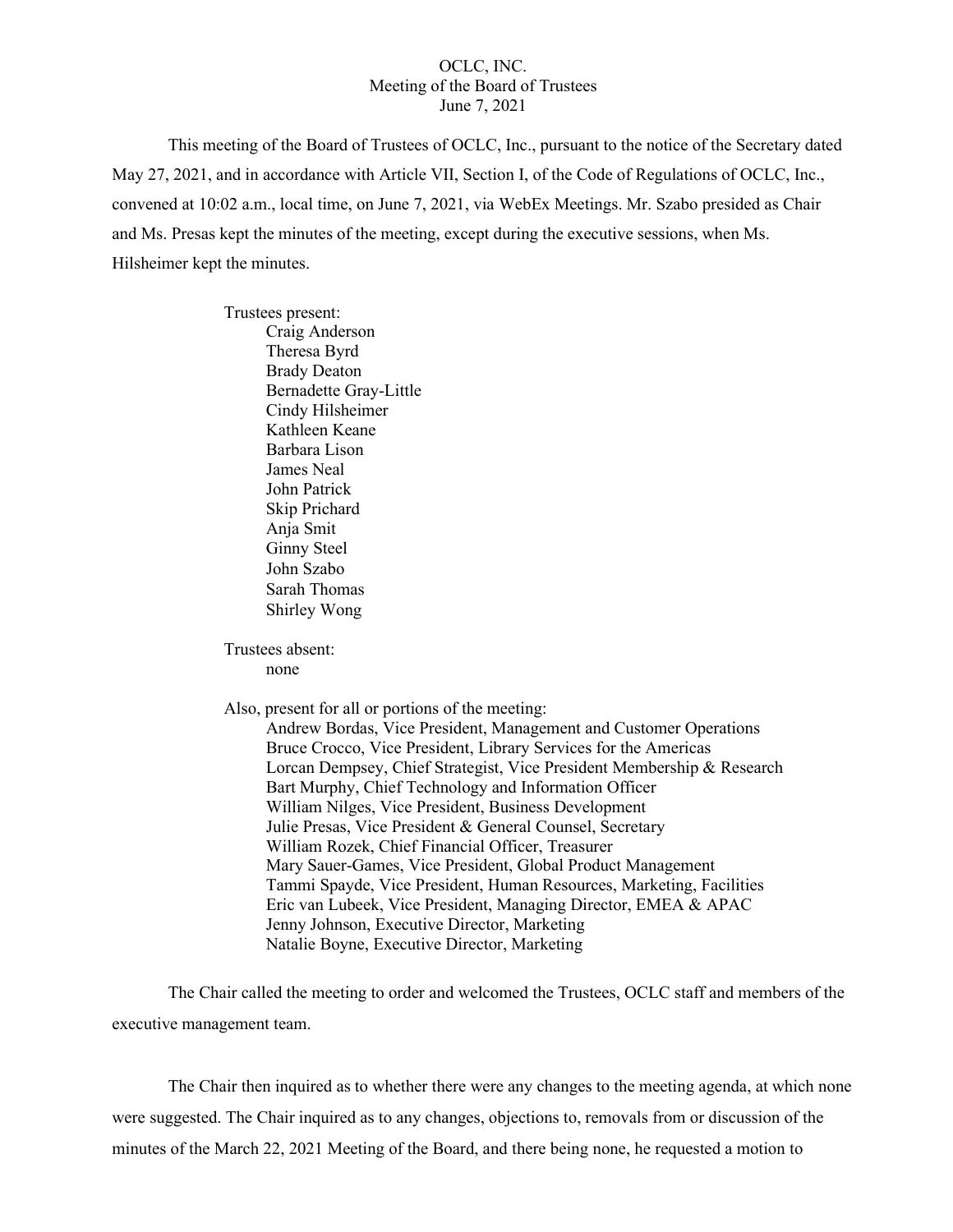approve the minutes. Upon a motion duly made and seconded, the Trustees unanimously approved the minutes. The Chair then introduced Mr. Prichard to deliver the President's report.

Mr. Prichard asked that the Trustees look to his written report for details, which was previously provided. Mr. Prichard then provided an overview of the key themes to discuss and acknowledged the uncertainty remains high but OCLC's innovation and determination is higher. Mr. Prichard announced the team will present an FY21 year-end review, provide an FY22 snapshot including the FY22 Corporate Operating Plan, and present an overview of OCLC marketing and branding.

Mr. Prichard asked Mr. Rozek to discuss the current financial performance and outlook. Mr. Rozek reviewed the financial dashboard for FY21 year-to-date, including revenue, contribution and cash flow. He noted the high level of subscription renewals resulting from a focused effort to demonstrate the value of OCLC services. Mr. Rozek then provided an overview of the FY22 Corporate Operating Plan. Expenses are expected to increase as organizations begin to resume in-person activities. Subscription revenue for WMS is expected to grow as well as for Wise as more early adopters go live. FY22 operating expenses are expected to rise due to increased technology and maintenance costs. OCLC's balance sheet remains healthy. Mr. Rozek also provided a preview of financial projections for FY23. This concluded Mr. Rozek's presentation.

The Chair then convened the meeting in executive session at 10:27 a.m. with OCLC staff present. The Board continued in executive session until 10:49 a.m., at which time the Chair re-convened the Board in open session.

Mr. Prichard then introduced Ms. Spayde, Ms. Johnson and Dr. Boyne to provide an overview of OCLC's marketing and branding. Ms. Spayde noted that there are many things happening at OCLC to share including Wise, EZproxy, WMS product enhancements, smart fulfillment, linked data initiatives, grant work including REALM, and community engagement efforts. She then provided a general overview of marketing including brand awareness, consumer marketing and business-to-business marketing. Ms. Spayde described OCLC's marketing transformation. She then introduced Dr. Boyne to discuss corporate marketing at OCLC. Dr. Boyne described key initiatives over the past 2 years including refining corporate messaging and optimizing digital communications. Ms. Spayde thanked Dr. Boyne for her presentation and introduced Ms. Johnson to discuss OCLC product marketing. Ms. Johnson provided an overview of key initiatives in product marketing including understanding the customer journey and working closely with the Sales team. She also described the various product channels for community engagement including the Next Blog, community engagement website and WebJunction.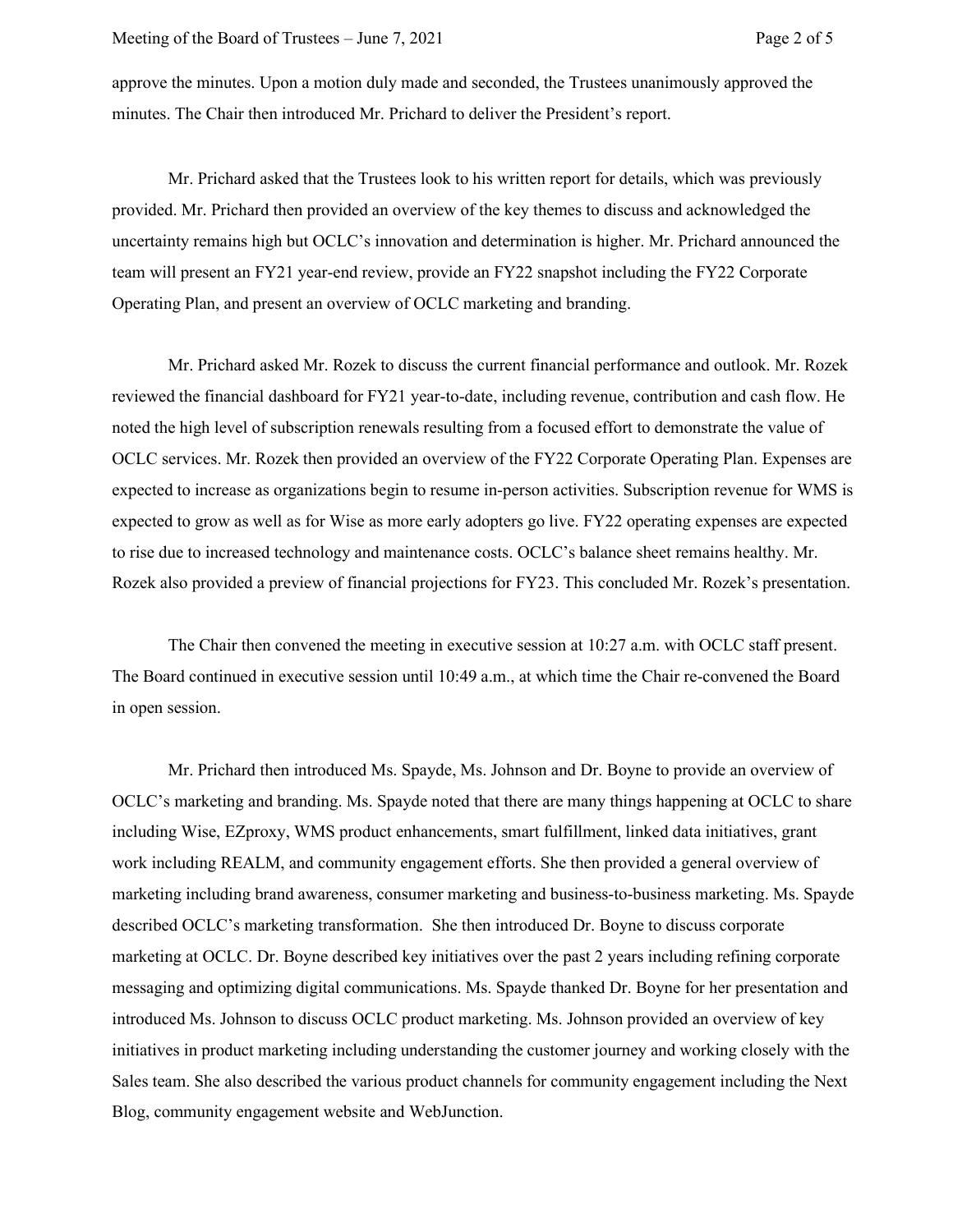After discussion, Mr. Prichard delivered final remarks and thanked the Trustees for their support. The Chair commended Mr. Prichard and team for the excellent presentation. This concluded the President's report.

The Chair then called for the report of the Finance and Investment Committee. Mr. Deaton reported that the Committee met with all members present and had: (i) reviewed year-to-date operating results for FY21 and future projections, (ii) reviewed strategic initiatives for FY22, (iii) reviewed and discussed OCLC's 990 Form, as well as the process and timing of filing; and (iv) reviewed and approved a resolution for the FY22 Corporate Operating Plan. Mr. Deaton then brought forward the following resolution to the Board for their approval:

## **RESOLUTION**

RESOLVED, that the fiscal year 2022 budget of the Corporate Operating Plan, as presented to the OCLC Board of Trustees at this meeting, be and the same hereby is approved.

Needing no second, and with no further discussion, the resolution was voted on and approved by a unanimous vote. This concluded Mr. Deaton's report.

The Chair called for a break at 11:48 a.m. The Chair called the Board back into session at 12:21 p.m.

The Chair then delivered the Chair's report. He highlighted the Global Council's focus and meetings on sustainable development goals and thanked Mr. Dempsey and team for leading this successful effort. The Chair reported that he has regular, ongoing communication with Mr. Prichard. He also noted that he attended the Board Membership Committee meeting. He also reported that he has had numerous conversations with library leaders regarding the ICOLC report and thanked OCLC management for their engagement on this and other important matters. This concluded the Chair's report.

The Chair then reported that the Executive Committee met on June  $6<sup>th</sup>$  as well as April  $16<sup>th</sup>$ , both meetings with all members present. The Chair reported that, during its meeting on Sunday, June 6<sup>th</sup>, the Executive Committee had: (i) discussed the proposed schedule for 2022 Board meetings including the potential for an off-site meeting, (ii) discussed the September, 2021 meeting and set a timeline for determining the potential of holding an in-person meeting, (iii) discussed the agendas for the upcoming Committee meetings, (iv) received a preview of the President's report from Mr. Prichard; and (v) held a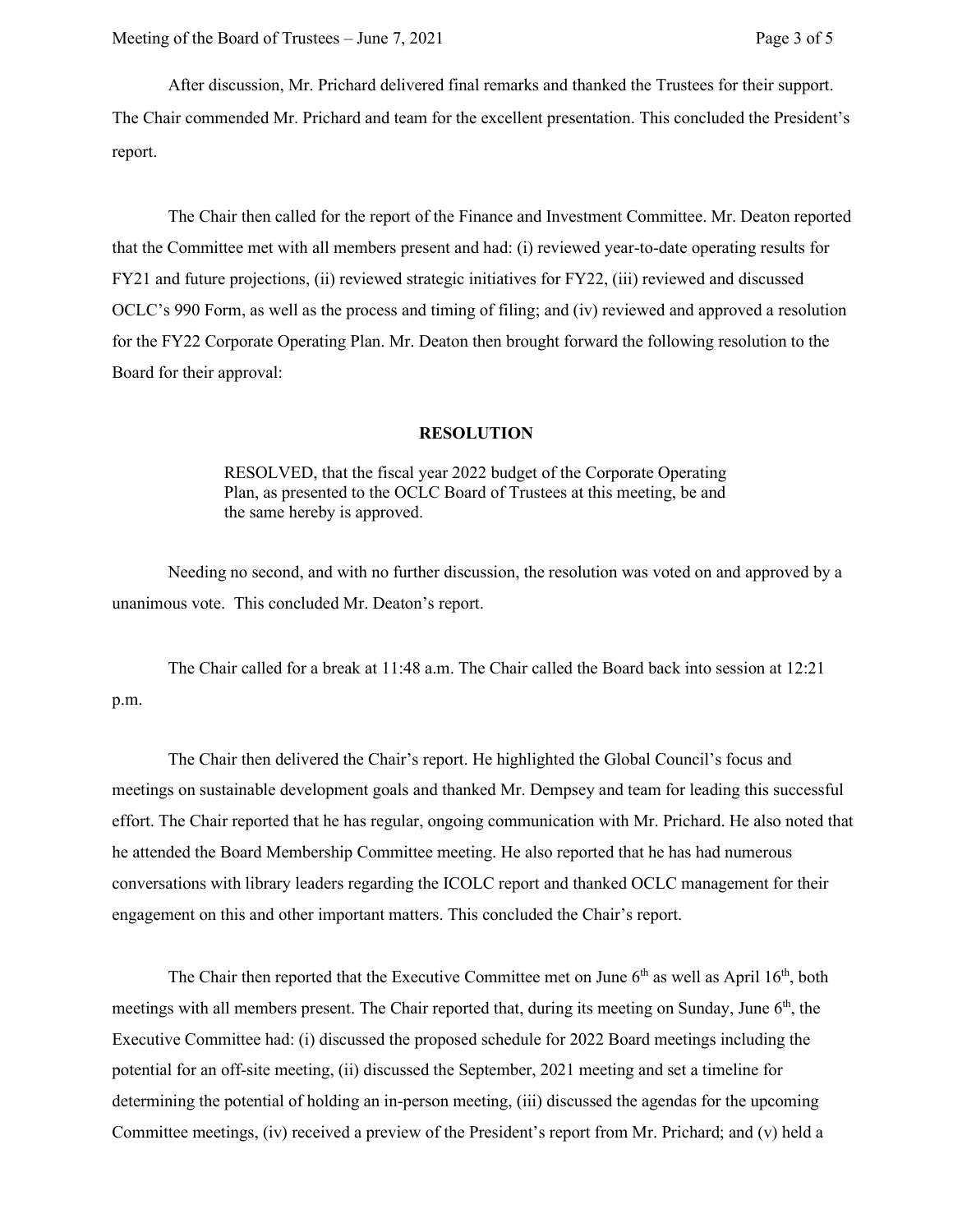brief executive session. The Chair then brought forward the following resolution to the Board for their approval:

## **RESOLUTION**

RESOLVED, that regular meetings of the Board of Trustees shall be held, in calendar year 2022, at the offices of the Corporation, or at other locations designated by the Board, at 8:30 a.m., local time or at such time determined by the Board Chair, on the following dates:

> March 21, 2022 June 6, 2022 September 19, 2022 November 7, 2022

FURTHER RESOLVED, that the annual meeting of the Board of Trustees shall be held immediately following the regular meeting on November 7, 2022.

Needing no second, and with no further discussion, the resolution was voted on and approved by a unanimous vote. This concluded the report of the Executive Committee.

The Chair then called for the report of the Audit Committee. Ms. Gray-Little reported that the Committee did not hold a meeting in June but will meet in September to review and approve the results of the FY21 financial audit. This concluded Ms. Gray-Little's report.

The Chair then called for the report of the Board Governance Committee. Ms. Lison reported that the Committee met on June  $6<sup>th</sup>$  as well as May  $18<sup>th</sup>$ , both meetings with all members present. Ms. Lison reported that, during its meeting on Sunday, June 6<sup>th</sup>, the Board Governance Committee had: (i) discussed the process for determining committee assignments for 2022, a draft of which will be distributed for review in September, and (ii) discussed considerations for assigning a mentor for incoming trustee Debbie Schachter. There are additional items to be covered in executive session. This concluded the Board Governance Committee report.

The Chair then called for the report of the Personnel and Compensation Committee. Ms. Keane indicated that the Committee met with all members present and had: (i) reviewed the current forecast for the MIP and LTIP for FY21, (ii) received an overview of participation in the MIP and LTIP, (iii) received a presentation on the results of the employee opinion survey, and (iv) reviewed the committee charter, with no changes needed. There is an additional item to be brought before the Board during executive session. This concluded Ms. Keane's report.